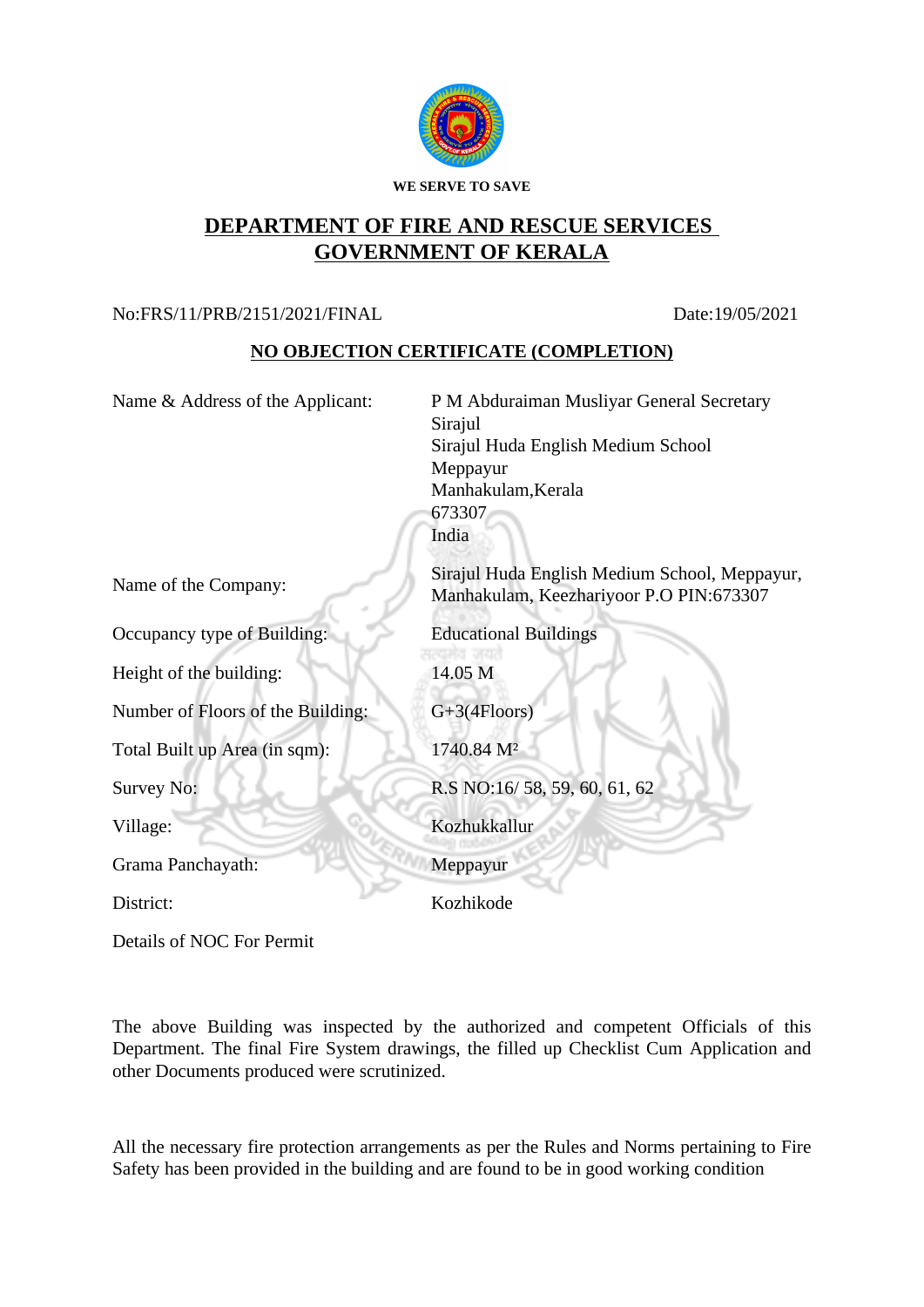In the circumstances this No Objection Certificate (Completion) is issued under my Seal and Authority on condition that the Fire Fighting Systems installed will kept always be functional and owner of the Building should take special care to maintain the installed Fire protection arrangements in proper working condition. No further construction will be allowed in the open spaces, in and around the building, provided in the approved plan. This Certificate is issued on the basis of the data made available to the department regarding the site and building and if any of such data is found to be incorrect, this certificate will become invalid.

**This Certificate is valid for one year from the date of issue. After one year the Certificate must be renewed. Non Renewal of the Certificate within the time limit will result in loss of eligibility for insurance coverage and appropriate legal action by Local Self Government / Revenue Department.**All Officers of and above the rank of Station Officers of the Fire & Rescue Services Department will have the right to Inspect the building on any day / time after serving seven days notice to ensure that the Installed Systems are in good working condition.

This Certificate pertains only to the Fire Fighting arrangements made and installed in the Building. The civil construction, eligibility of the land and plot for this project, environmental feasibility, survey details, etc. shall be got Inspected and Approved by the concerned competent authority.



[Seal]

To,

1) P M Abduraiman Musliyar General Secretary Sirajul (Along with Fire Plan duly affixed with Seal)

2) The Secretary, Meppayur Grama Panchayath